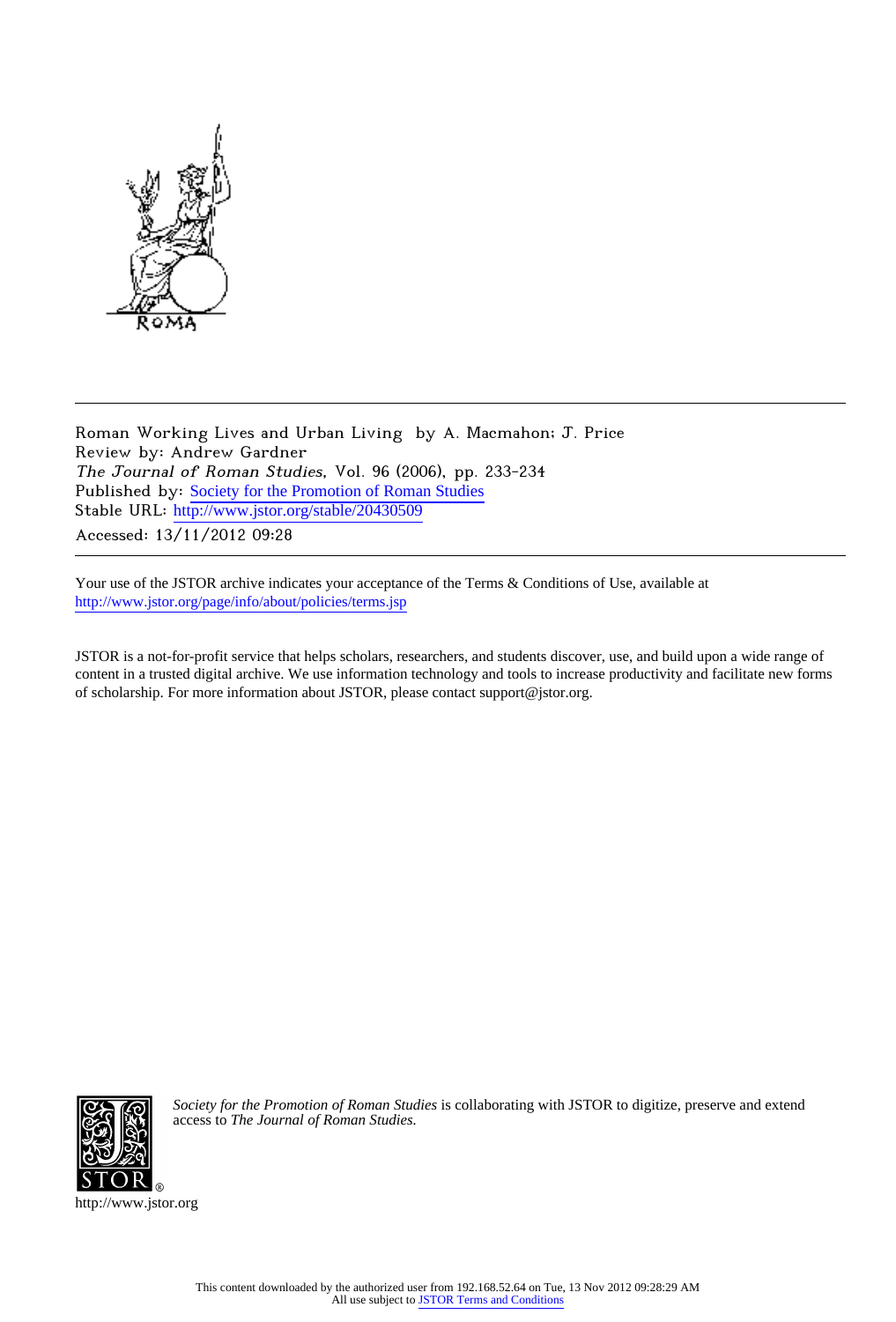## **A. MACMAHON and J. PRICE (EDS), ROMAN WORKING LIVES AND URBAN LIVING.**  Oxford: Oxbow, 2005. Pp. viii + 224, illus. ISBN 1-8421-7186-0. £20.00.

**The stated aim of this volume is to draw attention to the daily lives of the many artisans and craftspeople of the towns of the Roman Empire. The editors have indeed succeeded in marshalling papers which present a wide range of material relating to this topic, both archaeological and literary. However, the book is somewhat lacking in coherence, and in innovative approaches to the significance of these 'working lives' beyond mere descriptive elaboration. The absence of a full introductory chapter to highlight connections and themes in the papers is a significant factor in this, and the book is therefore more likely to be referred to for particular contributions than for significantly pushing forward a broad research area. Several of these contributions are individ ually important and interesting. The volume begins with a single-page introduction which simply outlines its origins, in a conference at Durham in zooi, and lists the papers. The first five of these are collected under the heading 'Urban Living and the Settings for Working Lives', dealing mainly**